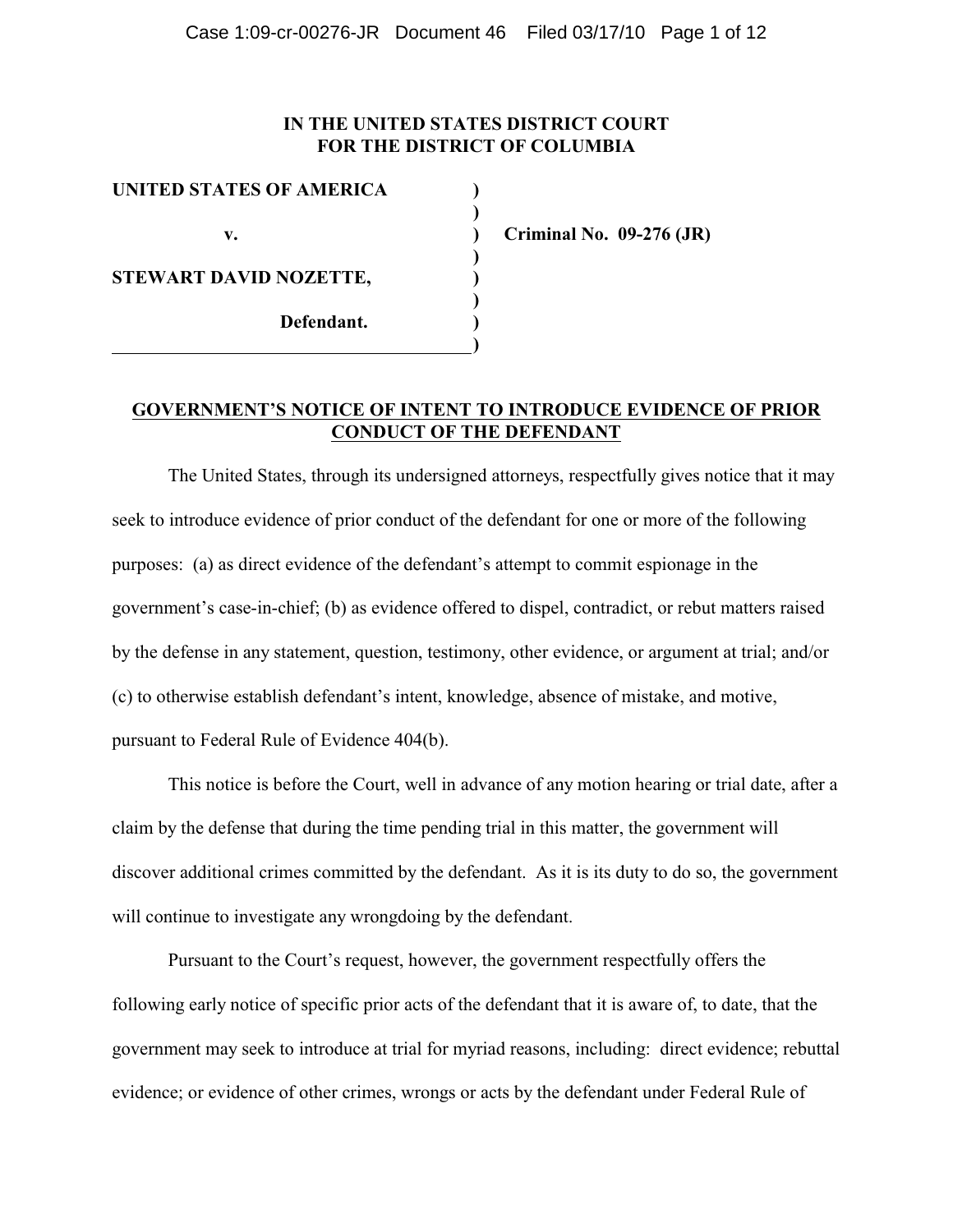#### Case 1:09-cr-00276-JR Document 46 Filed 03/17/10 Page 2 of 12

Evidence 404(b). At this nascent point in the litigation, and without benefit of any notice of affirmative defenses, rulings by the Court on discovery disputes, or motions under the Classified Information Procedures Act or otherwise, it is impossible for the government to pinpoint which theory of admissibility is most appropriate for each item of evidence. This notice is therefore intended as a broad snapshot of the evidence known at this time relating to prior conduct that potentially could be used against the defendant.

### **I. Factual Background**

For approximately twenty years, the defendant worked as a noted astrophysicist in various capacities for the United States government on highly classified space-related systems. In early 2007, as part of a fraud and tax evasion investigation, a search warrant was executed at the defendant's home in Chevy Chase, Maryland. Analysis of computer drives located in the defendant's home revealed classified material. Through the course of this investigation, agents also learned that the defendant had received payments from an Israeli-government owned aerospace company, totaling approximately \$225,000 that the defendant had failed to claim as income for purposes of his income taxes. Agents also learned that Nozette had informed a colleague that if the government tried to imprison him for fraud, he would move to "Israel, India or China" and "tell them everything" he knows.

In September and October of 2009, a team of Federal Bureau of Investigation (FBI) counterintelligence agents conducted a false flag operation in which defendant passed classified information to an undercover FBI employee (UCE) posing as an Israeli intelligence officer. During his first contact with the UCE, after the UCE identified himself as an Israeli intelligence officer, the defendant told the UCE he was "happy to be of assistance" and stated, "I thought I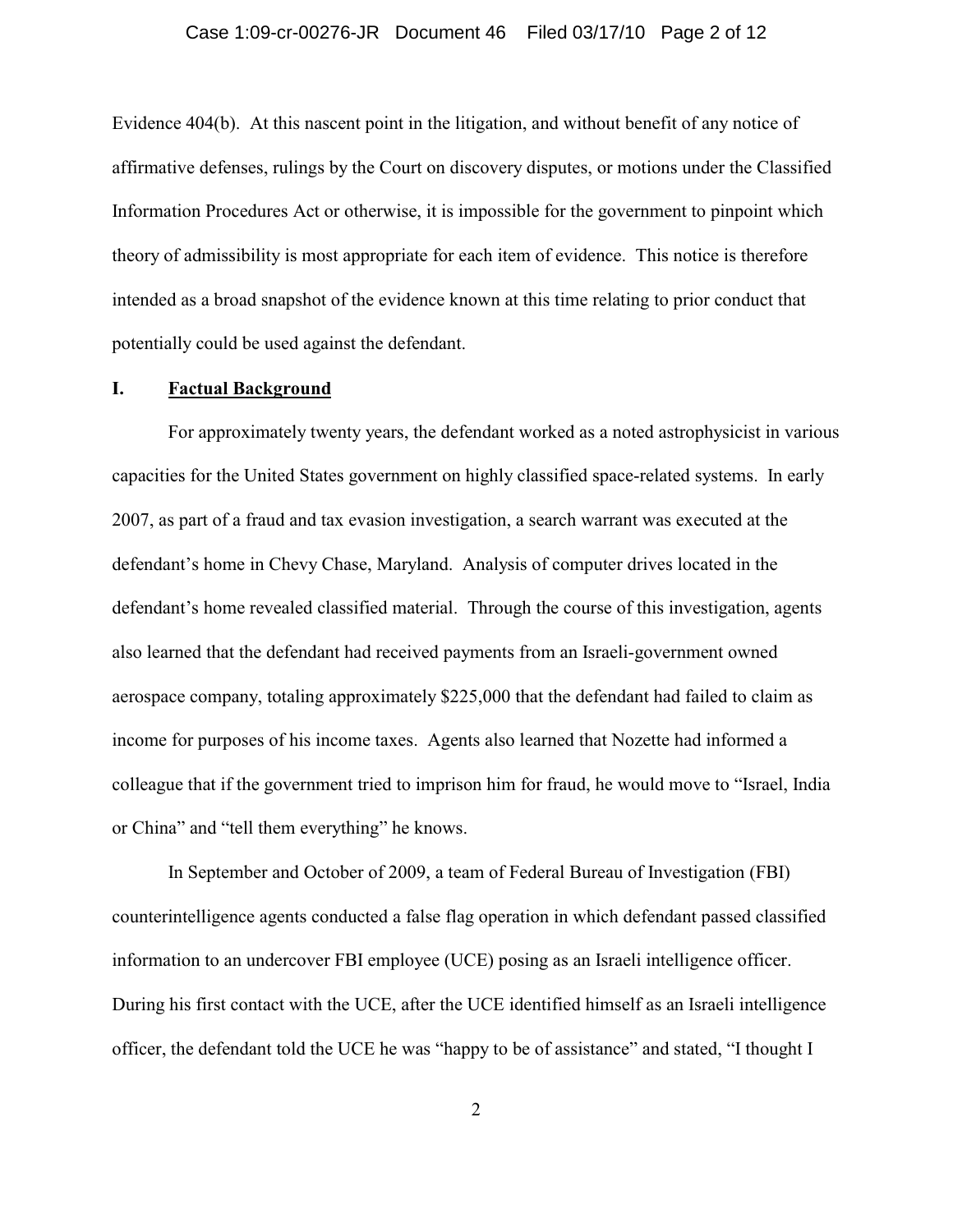#### Case 1:09-cr-00276-JR Document 46 Filed 03/17/10 Page 3 of 12

was working for you already." On October 19, 2009, FBI agents arrested Nozette pursuant to an arrest warrant. On October 21, 2009, a federal grand jury in the District of Columbia returned a two-count indictment against Nozette, charging him with Attempted Espionage, in violation of 18 U.S.C. § 794.

 As part of the investigation, the FBI obtained a number of search warrants. On October 19, 2009, FBI agents executed a search warrant for defendant's residence in Chevy Chase, Maryland. On October 23, 2009, FBI agents executed a search warrant for defendant's safe deposit box in La Jolla, California. Classified information was discovered on several computer systems seized pursuant to these search warrants.

On March 17, 2010, the grand jury returned a superseding indictment against defendant.

Count Two of the superseding indictment adds an additional charge of Attempted Espionage.

The same classified information which underlies this Count was found in both the La Jolla safe

deposit box and the Chevy Chase residence.

### **II. Prior Conduct of the Defendant**

The following proposed items of evidence may be offered, *inter alia*, as direct evidence, as rebuttal evidence, or as evidence under Fed. R. Evid.  $404(b)^1$ :

 $1$  Rule 404(b) of the Federal Rules of Evidence governs the admission of other crimes, wrongs or acts of a defendant. To the extent that it is not intertwined with the charged offenses, evidence of other crimes, wrongs or acts is admissible under Fed. R. Evid. 404(b) if offered for a permissible purpose. Such permissible purposes include proof of intent, motive, opportunity, plan, knowledge, identity or absence of mistake or accident. United States v. Miller, 895 F.2d 1431, 1436 (D.C. Cir. 1990), cert. denied, 498 U.S. 825 (1990). "[U]nder Rule 404(b), any purpose for which bad acts evidence is introduced is a proper purpose so long as the evidence is not offered solely to prove bad character." Id. In determining whether such evidence is admissible, the Court undertakes a two part analysis. First, the Court considers whether the evidence is "probative of some material issue other than character." United States v. Clarke, 24 F.3d 257, 264 (D.C. Cir. 1994). The federal rule is one of inclusion, not exclusion; the evidence may be offered for any purpose, so long as the evidence is not offered solely to prove character. See United States v. Bowie, 232 F.3d 923, 929 (D.C. Cir. 2000); United States v. Crowder, 141 F.3d 1202, 1206 (D.C. Cir. 1998) (en banc); United States v. Johnson, 802 F.2d 1459 (D.C. Cir. 1986). The D.C. Circuit has recognized that "Rule 404(b) evidence will often have . . . multiple utility, showing at once intent, knowledge, motive, preparation and the like." United States v. Crowder, 141 F.3d at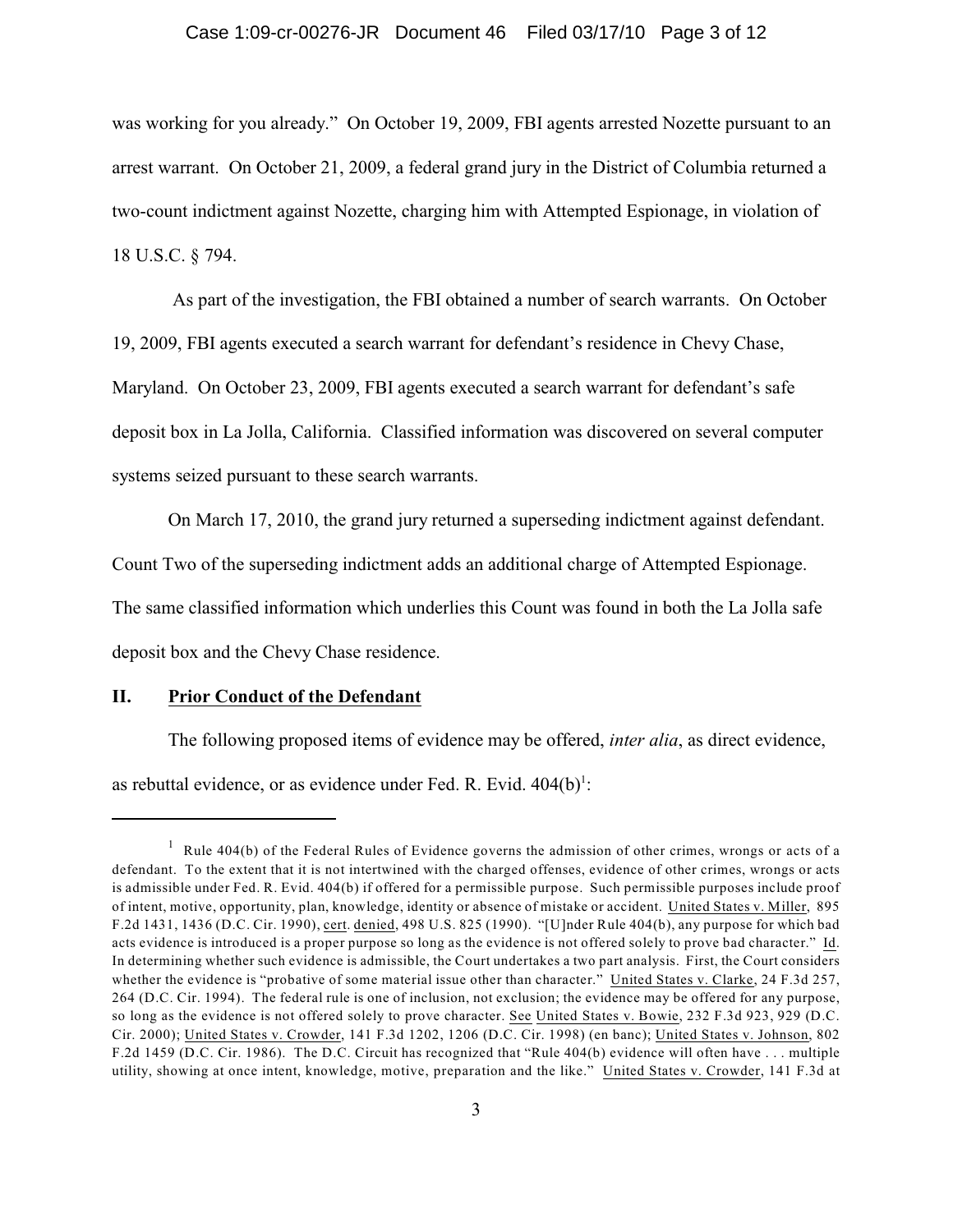# **A. Defendant Retained Classified Information at his Residence and in a Safe Deposit Box in La Jolla, California.**

During the false flag operation, the defendant told the UCE he had secreted classified materials in safe deposit boxes because he knew the information would become valuable one day. Specifically, in a face-to-face meeting with the UCE on October 19, 2009, Nozette stated he had two safe deposit boxes, "one here and for further safeness . . . I have one in California . . . in La Jolla . . . It's all backed up out of state." Nozette explained that he had "had that box there since, you know, the nineties. You know so it's been there for awhile." When asked by the UCE why he kept the safe deposit boxes, Nozette replied that he wanted to protect the contents – classified information pertaining to a DoD satellite program including "all the technical specifications," – from "anybody coming into my house and searching it." Nozette also told the UCE that he had just been to La Jolla and "got some stuff off of [the safe deposit box]."

Also on October 19, 2009, Nozette asked the UCE for a computer thumb drive with more memory so that he could download a large amount of material from the safe deposit box for the "Mossad." Nozette stated, *inter alia*:

| UCE:     | if there's anything you want me to take back to the homeland<br>personally, let's show it to me while we're here together. This would be a<br>good op-, time and opportunity for you to do so. |
|----------|------------------------------------------------------------------------------------------------------------------------------------------------------------------------------------------------|
| NOZETTE: | Um, do you have, um a larger coded memory stick?                                                                                                                                               |
| UCE:     | Okay, alright, well. $\ldots$                                                                                                                                                                  |

<sup>1208.</sup> If the Court deems the evidence to be relevant, the Court should exclude the evidence only if its probative value "is substantially outweighed by the danger of unfair prejudice." Fed. R. Evid. 403. See also United States v. Long, 328 F.3d 655, 662 (D.C. Cir. 1993); United States v. Day, 591 F.2d 861, 878 (D.C. Cir. 1978). In close cases, the rule tilts toward the admission of the uncharged conduct evidence. See United States v. Johnson, 802 F.2d at 1463-64 ("the balance should generally be struck in favor of admission when the evidence indicates a close relationship to the event charged") (quoting United States v. Day, 591 F.2d 861, 878 (D.C. Cir. 1978)).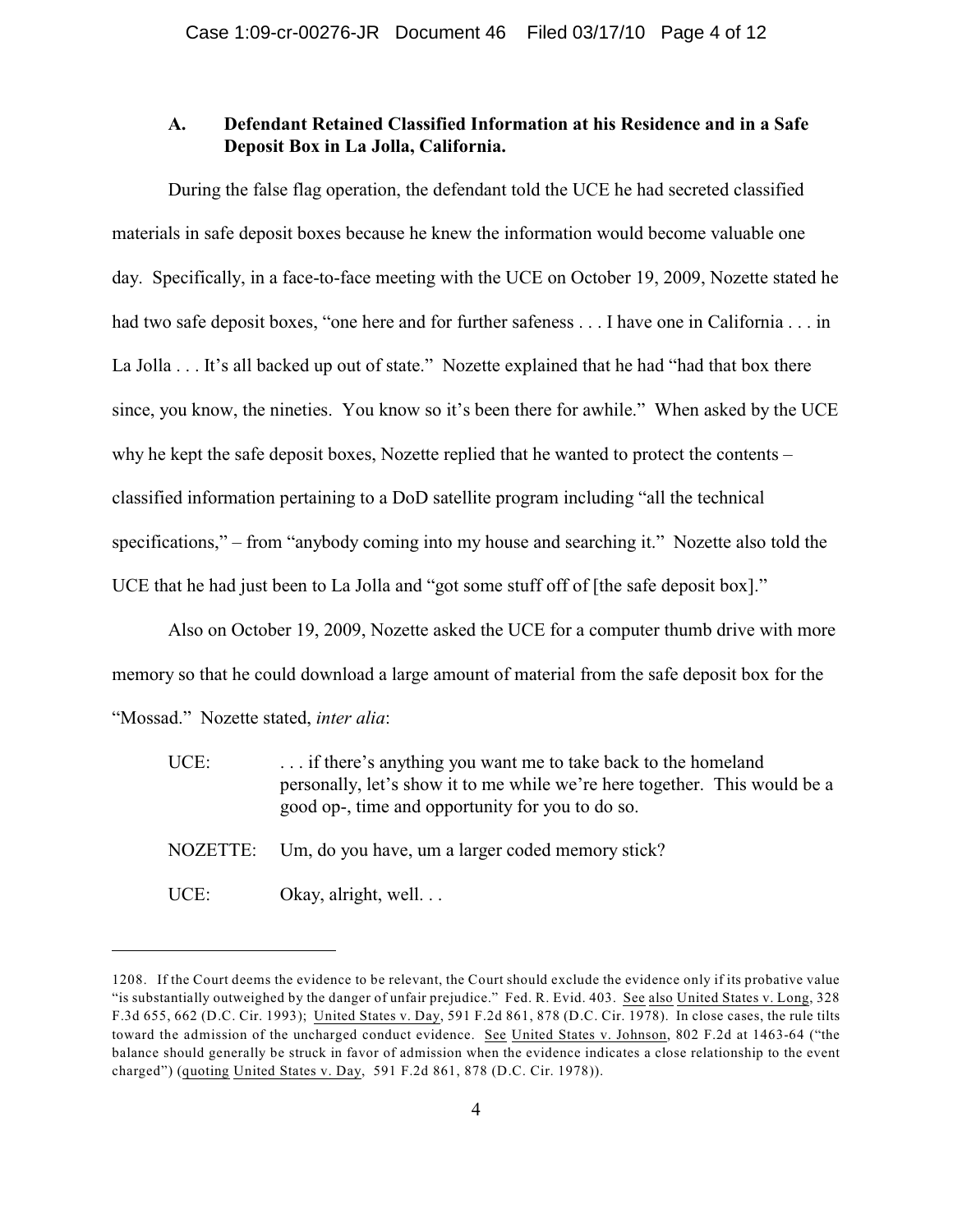NOZETTE: I need at least an eight gig one.

In a subsequent interview that same day, two FBI agents asked Nozette about the location of safe deposit boxes. Nozette told them about the boxes in Alexandria, Virginia, and Manhattan Beach, California, but not the box in La Jolla.

On October 19, 2009, during a search of Nozette's residence, FBI agents recovered computers and computer media later determined to contain classified information. Agents also found a rental agreement with a Bank of America branch located in La Jolla, California, for a safe deposit box. During a post-arrest inventory, agents found the key to the La Jolla safe deposit box in defendant's wallet.

## **1. Alexandria, Virginia and Manhattan Beach, California Safe Deposit Boxes**

In late October 2009, search warrants were obtained for the Alexandria, Virginia and Manhattan Beach, California safe deposit boxes that the defendant identified for the FBI agents. Both boxes were empty and had not been accessed by Nozette in years.

### **2. La Jolla, California Safe Deposit Box**

An October 2009 search of the La Jolla safe deposit box, pursuant to a search warrant, revealed several hard drives as the defendant had described to the UCE, but not to the FBI agents. Subsequent computer forensic analysis established that those hard drives contained classified material identical to that found in the defendant's home and on a thumb drive passed by the defendant to the UCE on September 16, 2009.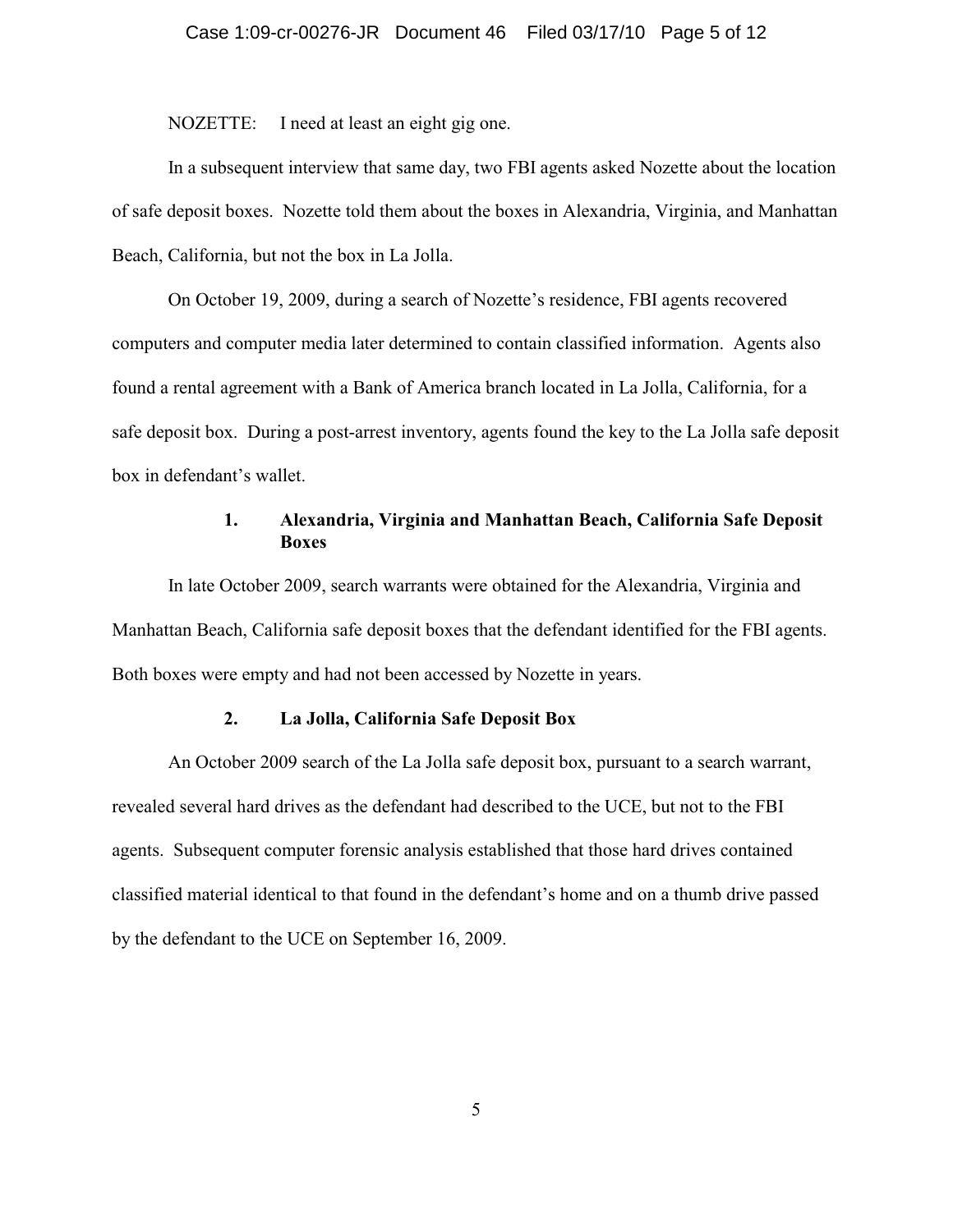# **B. Defendant Sought to Improperly Obtain Information Related to a Classified Program.**

On October 17, 2002, defendant went to the Navy Research Laboratory (NRL) facility in Washington, D.C. Defendant was fuming, pointed at the classified computer where certain classified program material was stored and yelled, "give me my fucking information. I want it now. I paid for it." It is believed that defendant had a security pouch for transporting classified information with him.

On the afternoon of November 4, 2002, Nozette contacted Employee A at the NRL and asked for a disc containing unclassified portions of a program he had been working on while at the NRL. Soon thereafter, Employee B at the NRL received a phone call from defendant saying he would be stopping by to pick up the disc. Employee B understood that he/she could not release the disc to Nozette without authorization from Employee C because the disc had to be reviewed to ensure that it did not contain any classified information. Within 45 minutes, Employee B received an e-mail purportedly from Employee C saying "Give Stu [Nozette] the ... Disc." Employee C did not send this e-mail. When confronted, Nozette did not deny sending the e-mail to try to obtain the disc before it had been reviewed for classified information. The program information Nozette sought on the disc could have been used to assist in the complete reconstruction of a classified program. It is information regarding this classified program that underlies Count Two of the superseding indictment.

Also, on or about October 19, 1009, Nozette told the UCE the following with regard to improperly obtaining and retaining classified information in the La Jolla safe deposit box:

NOZETTE: Well it's part of my program so in other words I, I developed it all as part of the program.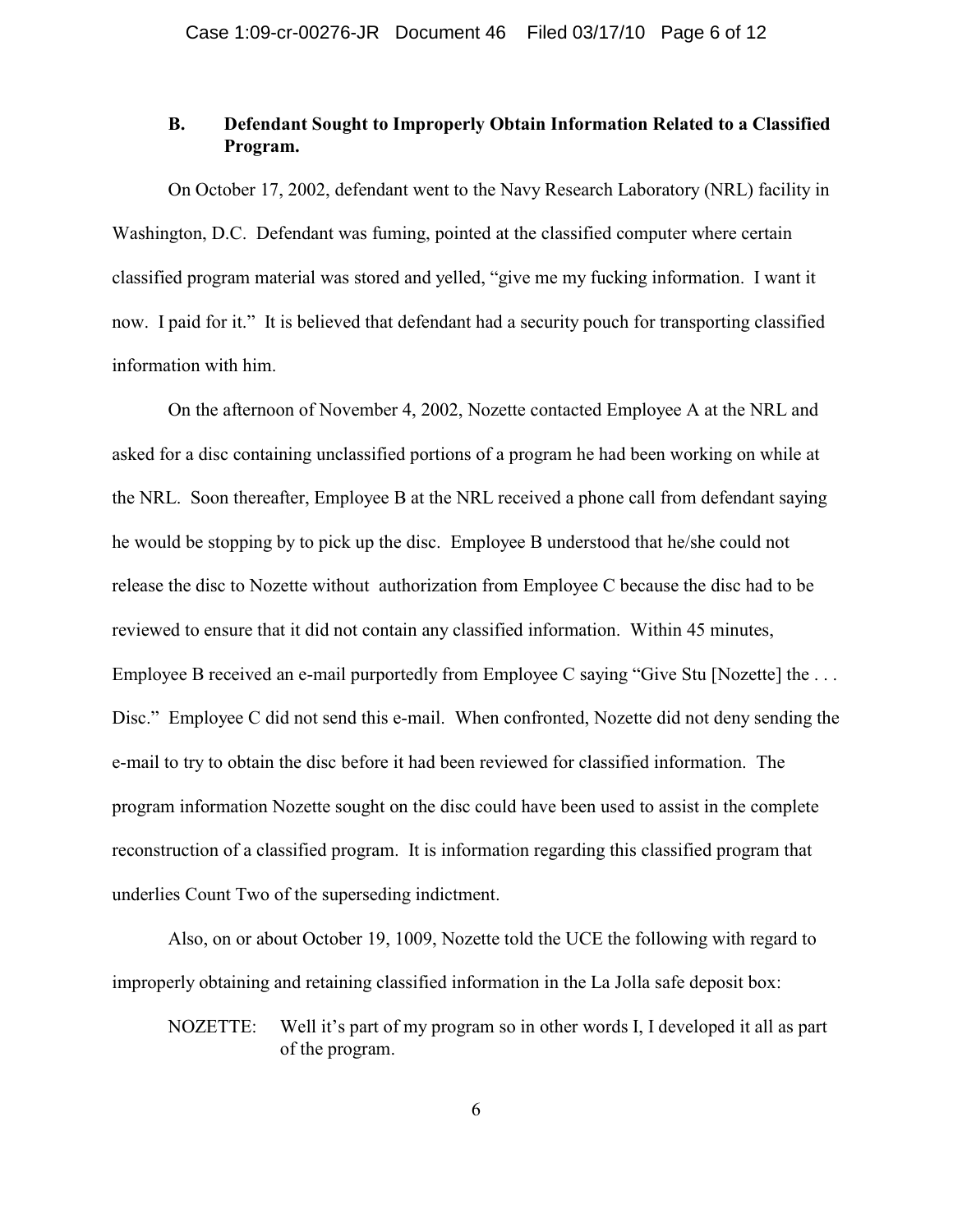UCE: Okay.

NOZETTE: And I downloaded it off of the servers.

UCE: Okay.

NOZETTE: But I had access to the servers.

## **C**. **Defendant's Acts of Fraud and Tax Evasion**

If appropriate, the government may seek to introduce any and all prior fraudulent acts which prompted defendant's guilty plea before this Court in United States v. Stewart D. Nozette (Crim. No. 08-371) to: (1) Conspiracy to Defraud the United States in violation of 18 U.S.C. § 371 (Count 1); (2) Tax Evasion, in violation of 26 U.S.C. § 7201. See Rule 608, Fed. R. Evid.

# **D. Defendant's Statements to Colleagues**

Defendant stated, *inter alia*, that if the U.S. government prosecuted him or put him in jail as a result of the fraud investigation against him he would move to India or Israel or China and "tell them everything" and words to the effect, "It's not a crime if you don't do the time."

# **E. Defendant's Statements to the UCE Relating to What the Defendant Believed Were Prior Espionage-Related Activities**

The Government hereby gives notice that it intends to introduce any and all statements by the defendant made during the course of the undercover operation, including, but not limited to, the following:

On September 3, 2009, during the false flag operation, defendant stated the following:

| NOZETTE: | I don't get recruited by Mossad every day. I knew this day would<br>come by the way. |
|----------|--------------------------------------------------------------------------------------|
| UCE:     | How's that?                                                                          |
|          | NOZETTE: (Laughs) I just had a feeling one of these days.                            |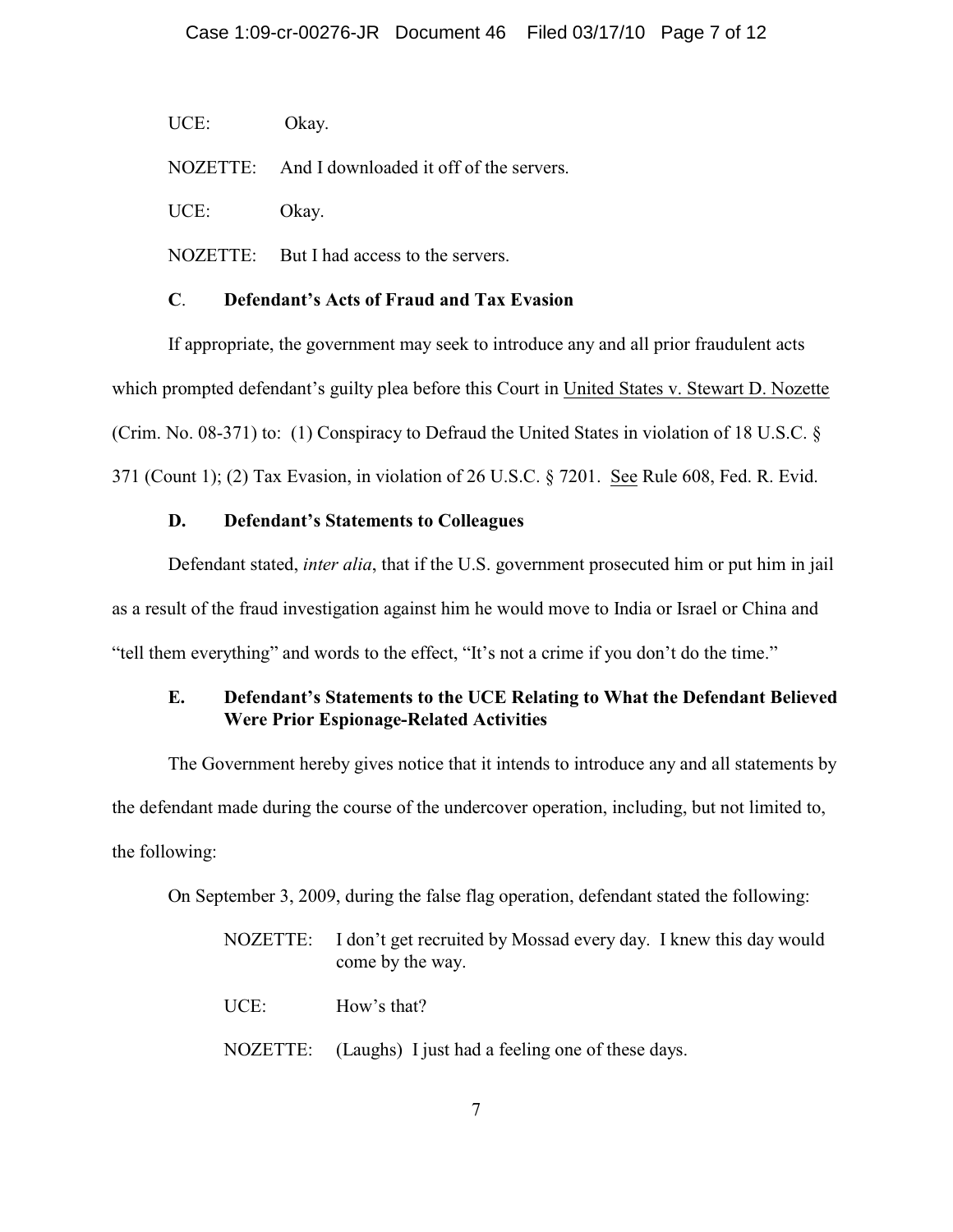| UCE:            | Really?                                                                                                                                                                                         |
|-----------------|-------------------------------------------------------------------------------------------------------------------------------------------------------------------------------------------------|
| NOZETTE:        | I knew you guys would show up.                                                                                                                                                                  |
| UCE:            | How you, $um \dots$                                                                                                                                                                             |
| <b>NOZETTE:</b> | (Laughs) And I was amazed it didn't happen longer $\dots$                                                                                                                                       |
| UCE:            | Hm. I'm s-, I'm sure my, back at home, one of the few people had<br>actually said it, but I, people did say I'm surprised you guys didn't<br>come sooner than this but, um, um, but you $\dots$ |
| NOZETTE:        | I thought I was working for you already. I mean that's what I<br>always thought [the foreign company] was just a front.                                                                         |

# **F. Defendant's Admissions to the FBI Relating to Previous Disclosures of Classified Information to Foreign Nationals**

On October 19, 2009, the defendant was interviewed by FBI agents. During the

interview, the defendant told the FBI, among other things, that he had previously made

statements to several named foreign individuals in which defendant "connected the dots"

concerning specific aspects of a classified program or programs.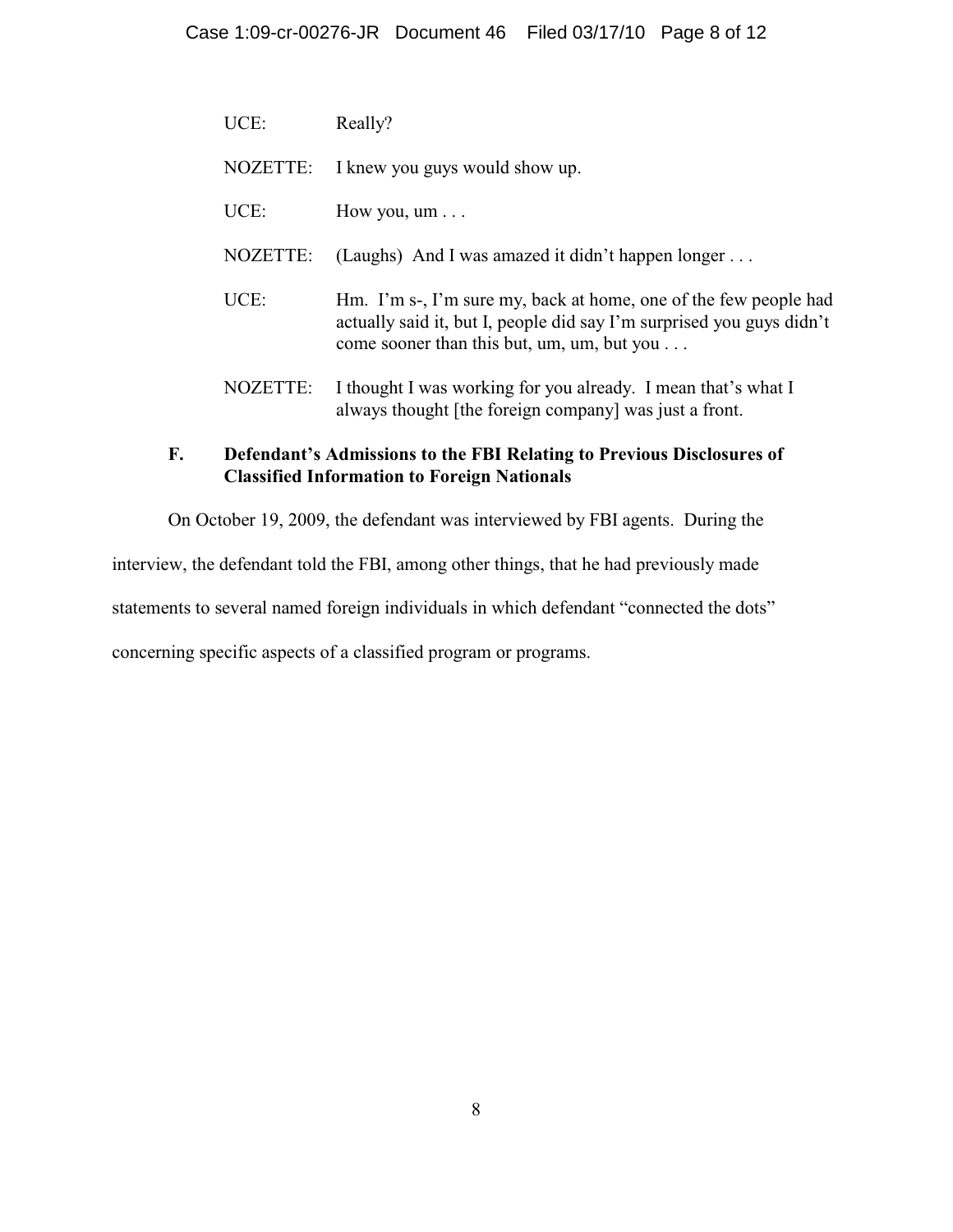#### **III. Conclusion**

As stated previously, given the very early stage of this case, it is premature for the government to predict which of the proffered evidence is relevant for a given purpose. For example, should the defense attempt to mount an entrapment defense in this case, the government maintains that any prior misconduct involving defendant's predisposition to commit crime, and notably acts which the defendant believed were espionage or government fraudrelated offenses, could be broadly introduced as rebuttal evidence.<sup>2</sup> Without such a defense

 $2$  The defense of entrapment "has two related elements: government inducement of the crime, and a lack of predisposition on the part of the defendant to engage in the criminal conduct." Mathews v. United States, 485 U.S. 58, 63, (1988); see also United States v. Evans, 216 F.3d 80, 90 (D.C. Cir. 2000); United States v. Glover, 153 F.3d 749, 754 (D.C. Cir.1998). When a defendant claims entrapment, he first bears the burden of showing "that he was induced by the Government to commit a crime he otherwise would not have committed." United States v. Ramsey, 165 F.3d 980, 985 n.6 (D.C. Cir. 1999). If the defendant is successful, "the burden then shifts to the government to prove the defendant was predisposed to commit the crime." Glover, 153 F.3d at 754.

The case of United State v. Squillacote, 221 F.2d 542 ( $4^{\text{th}}$  Cir. 2000) is particularly noteworthy. It involved a false flag operation. In discussing the predisposition evidence, the court stated as follows:

Squillacote's predisposition to commit espionage is also evidenced by her statements to the undercover agent during their first meeting. In that meeting, the agent identified himself as being with the South African Intelligence Service, and he explained that "there are still operations being conducted without the full knowledge of everybody in the state, for reasons, I guess, you can well understand." Squillacote responded that "[t]his is an area that's not unfamiliar to me." Squillacote then elaborated that she had been associated with similar activities "in another kind of capacity" for many years, "so, you should understand that this is not a *tabula rasa* for me. I'm coming with history." . . . . In our view, these statements clearly show that Squillacote was more than willing, without any encouragement from the government, to commit espionage.

And perhaps the most compelling evidence of Squillacote's predisposition is related to the documents she passed to the undercover agent at their second meeting. The government's evidence established that Squillacote obtained one of the documents sometime before her *first* meeting with the undercover agent . . . . And extra copies of two of the documents were found in Squillacote's home when the government executed its search warrant. Thus, even before she first met the undercover agent, Squillacote had already violated 18 U.S.C.A. § 793(b) by taking or copying classified national defense information. Clearer evidence of predisposition is difficult to imagine.

Squillacote, 221 F.3d at 570-71. See United States v. Orenuga, 430 F.3d 1158, 1164-65 (D.C. Cir. 2005) (concluding court did not abuse its discretion by permitting videotape to be played at defendant's trial on charge of receipt of bribe by public official, regarding defendant's statement about future deals and types of people with whom he preferred to deal, although statements obviously were prejudicial; any prejudice to which defendant was subjected was related to his culpability and statements were germane to his entrapment defense in that it was reasonable to believe jury would have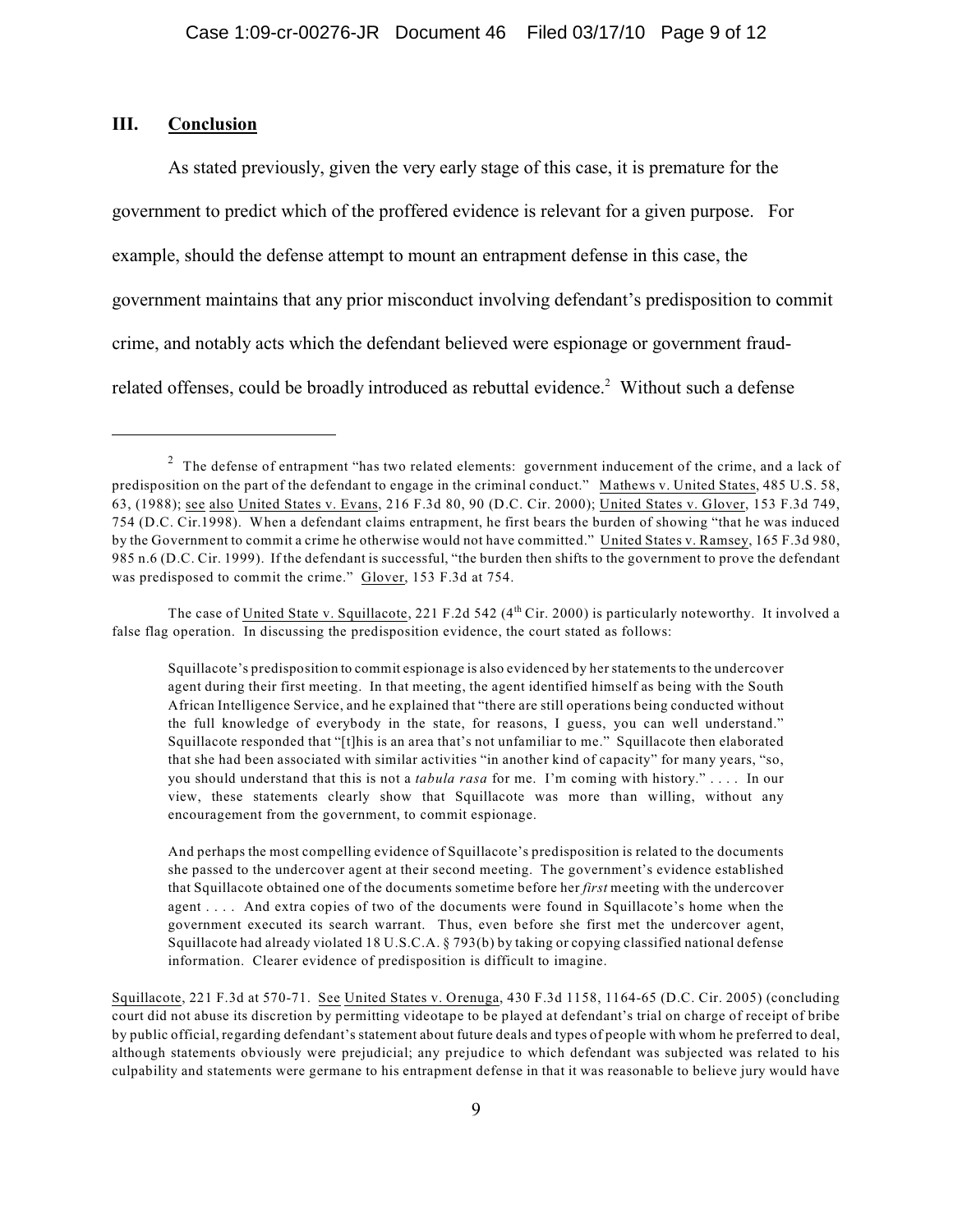being raised, however, certain of this evidence may otherwise only be admissible, for example, to establish defendant's knowledge or intent with regard to a single charge of Attempted Espionage. Accordingly, the government respectfully requests that the Court allow the government leave to seek specific rulings on the admissibility of the proffered evidence, including any evidence which may be appropriately propounded under Federal Rule of Evidence 404(b), at more appropriate stages throughout the pendency of this litigation.

Respectfully submitted,

RONALD C. MACHEN JR. United States Attorney D.C. Bar No. 447889

By:  $/s/$ 

ANTHONY ASUNCION Assistant United States Attorney D.C. Bar No. 420822 U.S. Attorney's Office National Security Section 555 Fourth Street, N.W.  $(11<sup>th</sup>$  Floor) Washington, D.C. 20530 Tel: 202-514-6950 Anthony.Asuncion@usdoj.gov

/s/

DEBORAH A. CURTIS CA Bar No. 172208 Trial Attorney/Counterespionage Section Department of Justice 1400 New York Avenue, N.W.  $(9<sup>th</sup> Floor)$ Washington, D.C. 20005 Tel: 202-353-8879 Deborah.Curtis@usdoj.gov

found defendant's comments highly probative in assessing whether he acted voluntarily and deliberately).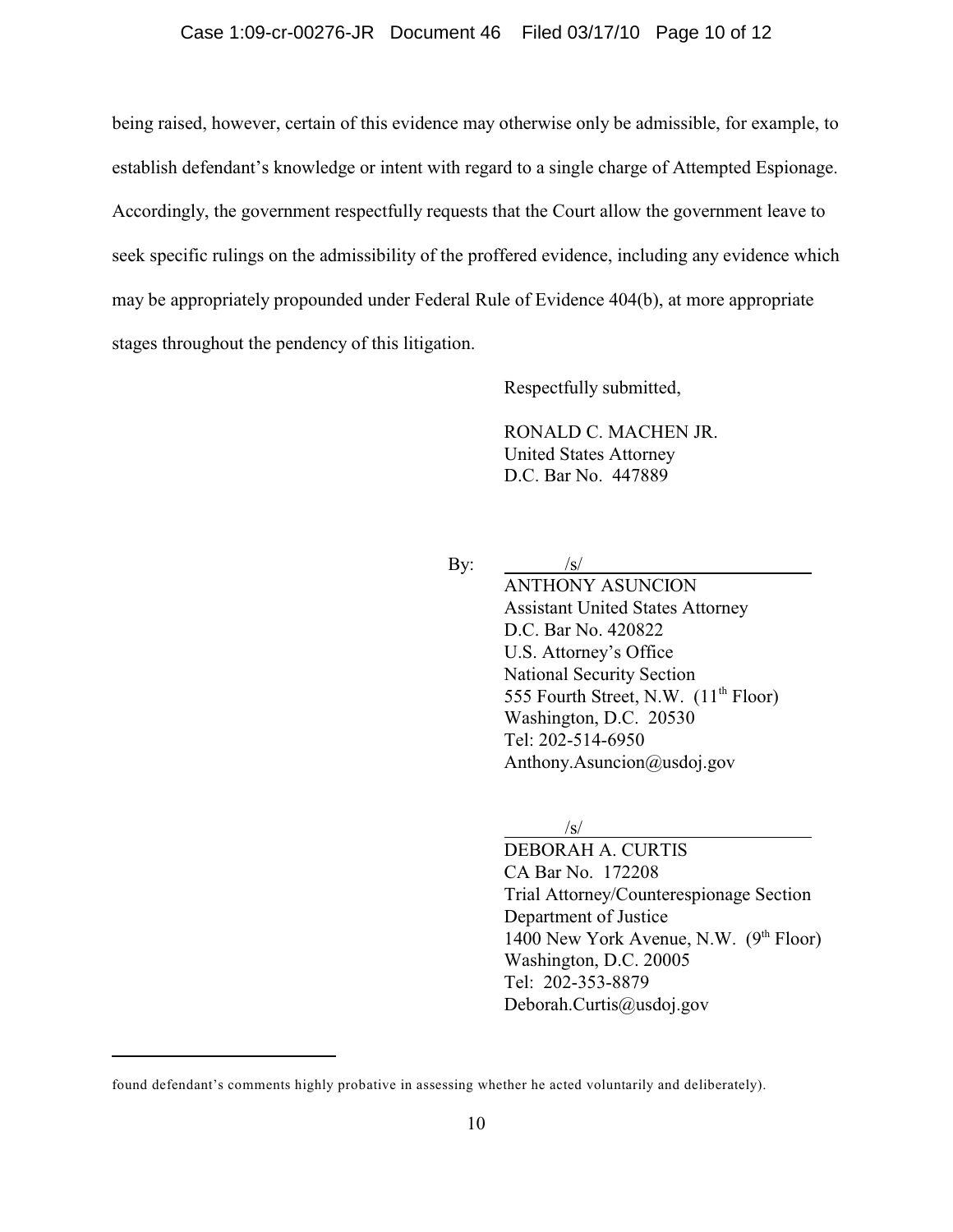$\sqrt{s}$ /

HEATHER M. SCHMIDT D.C. Bar No. 496325 Trial Attorney/Counterespionage Section Department of Justice 1400 New York Ave., N.W.  $(9<sup>th</sup> Floor)$ Washington, D.C. 20005 Tel: 202-617-2706 [Heather.Schmidt@usdoj.gov](mailto:Heather.Schmidt@usdoj.gov)